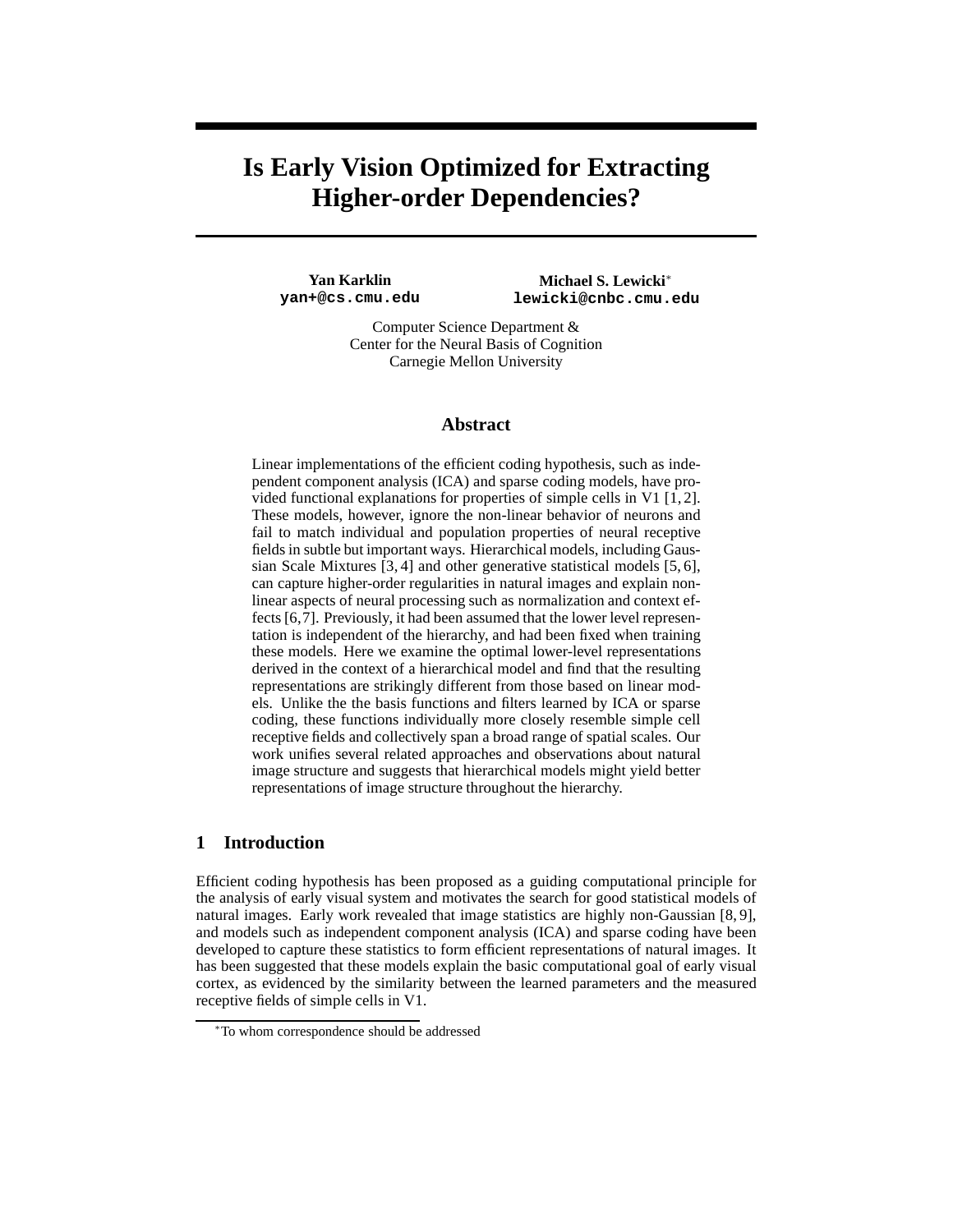In fact, it is not clear exactly how well these methods predict the shapes of neural receptive fields. There has been no thorough characterization of ICA and sparse coding results for different datasets, pre-processing methods, and specific learning algorithms employed, although some of these factors clearly affect the resulting representation [10]. When ICA or sparse coding is applied to natural images, the resulting basis functions resemble Gabor functions  $[1, 2]$  - 2D sine waves modulated by Gaussian envelopes - which also accurately model the shapes of simple cell receptive fields [11]. Often, these results are visualized in a transformed space, by taking the logarithm of the pixel intensities, sphering (whitening) the image space, or filtering the images to flatten their spectrum. When analyzed in the *original* image space, the learned filters (the models' analogues of neural receptive fields) do not exhibit the multi-scale properties of the visual system, as they tend to cluster at high spatial frequencies [10, 12]. Neural receptive fields, on the other hand, span a broad range of spatial scales, and exhibit distributions of spatial phase and other parameters unmatched by ICA and SC results [13,14]. Therefore, as models of early visual processing, these models fail to predict accurately either the individual or the population properties of cortical visual neurons.

Linear efficient coding methods are also limited in the type of statistical structure they can capture. Applied to natural images, their coefficients contain significant residual dependencies that cannot be accounted for by the linear form of the models. Several solutions have been proposed, including multiplicative Gaussian Scale Mixtures [4] and generative hierarchical models [5, 6]. These models capture some of the observed dependencies; but their analysis so far has been focused on the higher-order structure learned by the model. Meanwhile, the lower-level representation is either chosen *a priori* [4] or adapted separately, in the absence of the hierarchy [6] or with a fixed hierarchical structure specified in advance [5].

Here we examine whether the optimal lower-level representation of natural images is different when trained in the context of such non-linear hierarchical models. We also illustrate how the model not only describes sparse marginal densities and magnitude dependencies, but captures a variety of joint density functions that are consistent with previous observations and theoretical conjectures. We show that learned lower-level representations are strikingly different from those learned by the linear models: they are more multi-scale, spanning a wide range of spatial scales and phases of the Gabor sinusoid relative to the Gaussian envelope. Finally, we place these results in the context of whitening, gain control, and non-linear neural processing.

#### **2 Fully adaptable scale mixture model**

A simple and scalable model for natural image patches is a linear factor model, in which the data x are assumed to be generated as a linear combination of basis functions with additive noise

$$
\mathbf{x} = \mathbf{A}\mathbf{u} + \boldsymbol{\epsilon} \,. \tag{1}
$$

Typically, the noise is assumed to be Gaussian with variance  $\sigma_{\epsilon}^2$ , thus

$$
P(\mathbf{x}|\mathbf{A}, \mathbf{u}) \propto \exp\left(-\sum_{i} \frac{1}{2\sigma_{\epsilon}^2} |\mathbf{x} - \mathbf{A}\mathbf{u}|_i^2\right).
$$
 (2)

The coefficients u are assumed to be mutually independent, and often modeled with sparse distributions (e.g. Laplacian) that reflect the non-Gaussian statistics of natural scenes [8,9],

$$
P(\mathbf{u}) = \prod_{i} P(u_i) \propto \exp(-\sum_{i} |u_i|).
$$
 (3)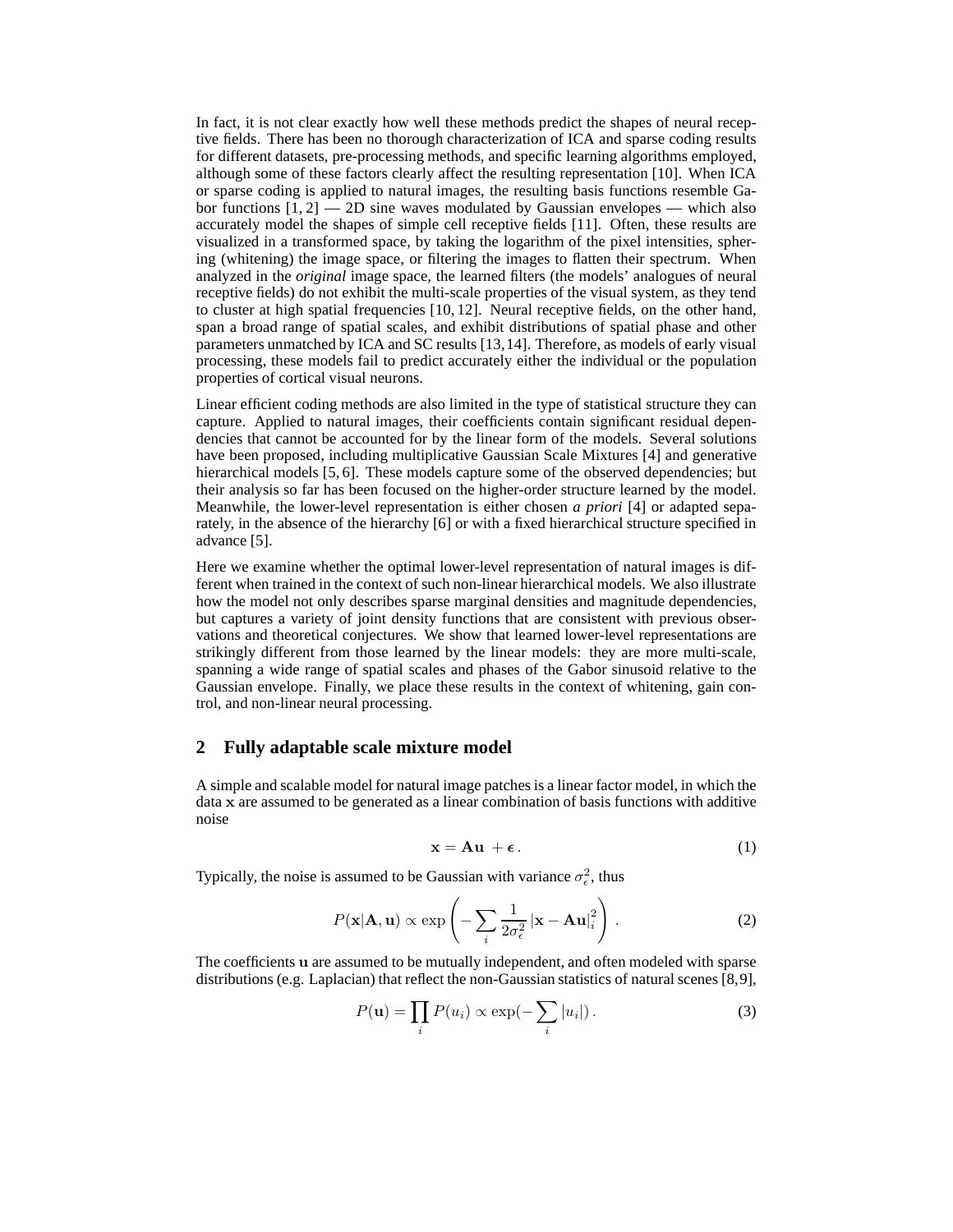We can then adapt the basis functions **A** to maximize the expected log-likelihood of the data  $L = \langle \log P(\mathbf{x}|\mathbf{A}) \rangle$  over the data ensemble, thereby learning a compact, efficient representation of structure in natural images. This is the model underlying the sparse coding algorithm [2] and closely related to independent component analysis (ICA) [1].

An alternative to fixed sparse priors for u (3) is to use a Gaussian Scale Mixture (GSM) model [3]. In these models, each observed coefficient  $u_i$  is modeled as a product of random Gaussian variable  $y_i$  and a multiplier  $\lambda_i$ ,

$$
u_i = \sqrt{\lambda_i} y_i \tag{4}
$$

Conditional on the value of the multiplier  $\lambda_i$ , the probability  $P(u_i|\lambda_i)$  is Gaussian with variance  $\lambda_i$ , but the form of the marginal distribution

$$
P(u_i) = \int \mathcal{N}(0, \lambda_i) P(\lambda_i) d\lambda_i
$$
\n(5)

depends on the probability function of  $\lambda_i$  and can assume a variety of shapes, including sparse heavy-tailed functions that fit the observed distributions of wavelet and ICA coefficients [4]. This type of model can also account for the observed dependencies among coefficients u, for example, by expressing them as pair-wise dependencies among the multiplier variables  $\lambda$  [4, 15].

A more general model, proposed in [6, 16], employs a hierarchical prior for  $P(u)$  with adapted parameters tuned to the global patterns in higher-order dependencies. Specifically, the logarithm of the variances of  $P(u)$  is assumed to be a linear function of the higher-order random variables v,

$$
\log \sigma_u^2 = \mathbf{B} \mathbf{v} \,. \tag{6}
$$

Conditional on the higher-order variables, the joint distribution of coefficients is factorisable, as in GSM. In fact, if the conditional density  $P(\mathbf{u}|\mathbf{v})$  is Gaussian, this *Hierarchical Scale Mixture* (HSM) is equivalent to a GSM model, with  $\lambda = \sigma_u^2$  and  $P(\mathbf{u}|\boldsymbol{\lambda}) = P(\mathbf{u}|\mathbf{v}) = \mathcal{N}(0, \exp(\mathbf{B}\mathbf{v}))$ , with the added advantage of a more flexible representation of higher-order statistical regularities in B. Whereas previous GSM models of natural images focused on modeling local relationships between coefficients of fixed linear transforms, this general hierarchical formulation is fully adaptable, allowing us to recover the optimal lower-level representation  $A$ , as well as the higher-order components  $B$ .

Parameter estimation in the HSM involves adapting model parameters A and B to maximize data log-likelihood  $L = \langle \log P(x|A, B) \rangle$ . The gradient descent algorithm for the estimation of  $\bf{B}$  has been previously described (see [6]). The optimal lower-level basis  $\bf{A}$  is computed similarly to the sparse coding algorithm — the goal is to minimize reconstruction error of the inferred MAP estimate  $\hat{u}$ . However,  $\hat{u}$  is estimated not with a fixed sparsifying prior, but with a concurrently adapted hierarchical prior. If we assume a Gaussian conditional density  $P(\mathbf{u}|\mathbf{v})$  and a standard-Normal prior  $P(\mathbf{v})$ , the MAP estimates are computed as

$$
\{\hat{\mathbf{u}}, \hat{\mathbf{v}}\} = \arg\min_{\mathbf{u}, \mathbf{v}} P(\mathbf{u}, \mathbf{v} | \mathbf{x}, \mathbf{A}, \mathbf{B})
$$
(7)

$$
= \arg\min_{\mathbf{u},\mathbf{v}} P(\mathbf{x}|\mathbf{A},\mathbf{B},\mathbf{u},\mathbf{v})P(\mathbf{u}|\mathbf{v})P(\mathbf{v})
$$
\n(8)

$$
= \arg\min_{\mathbf{u},\mathbf{v}} \left( \frac{1}{2\sigma_{\epsilon}^2} \sum_{i} |\mathbf{x} - \mathbf{A}\mathbf{u}|_i^2 + \sum_{j} \left( \frac{[\mathbf{B}\mathbf{v}]_j}{2} + \frac{u_j^2}{2e^{[\mathbf{B}\mathbf{v}]_j}} \right) + \sum_{k} \frac{v_k^2}{2} \right). \tag{9}
$$

Marginalizing over the latent higher-order variables in the hierarchical models leads to sparse distributions similar to the Laplacian and other density functions assumed in ICA.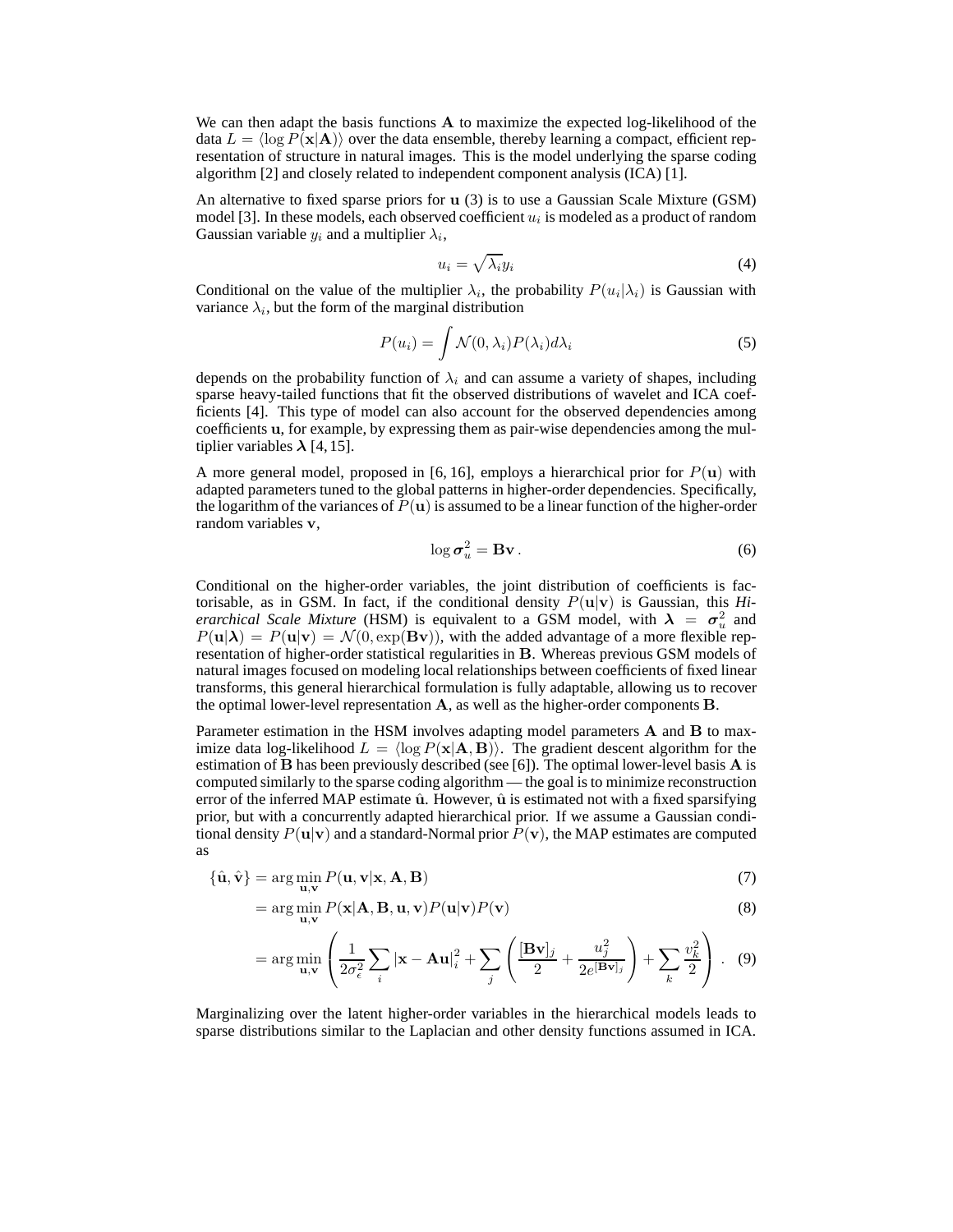

Figure 1: This model can describe a variety of joint density functions for coefficients u. Here we show example scatter plots and contour plots of some bivariate densities. Top row: Gaussian, Laplacian, and generalized Gaussian densities of the form  $p(u) \propto \exp(-|u|^q)$ . Middle and bottom row: Hierarchical Scale Mixtures with different sets of parameters B. For illustration, in the hierarchical models the dimensionality of  $\bf{v}$  is 1, and the matrix  $\bf{B}$ is simply a *column* vector. These densities are computed by marginalizing over the latent variables v, here assumed to follow a standard normal distribution. Even with this simple hierarchy, the model can generate sparse star-shaped (bottom row) or radially symmetric (middle row) densities, as well as more complex non-symmetric densities (bottom right). In higher dimensions, it is possible to describe more complex joint distributions, with different marginals along different projections.

However, although the model distribution for individual coefficients is similar to the fixed sparse priors of ICA and sparse coding, the model is fundamentally non-linear and might yield a different lower-level representation; the coefficients u are no longer mutually independent, and the optimal set of basis functions must account for this.

Also, the shape of the *joint* marginal distribution in the space of all the coefficients is more complex than the i.i.d. joint density of the linear models. Bi-variate joint distributions of GSM coefficients can capture non-linear dependencies in wavelet coefficients [4]. In the fully adaptable HSM, however, the joint density can take a variety of shapes that depend on the learned parameters B (figure 1). Note that this model can produce sparse, star-shaped distributions as in the linear models, or radially symmetric distributions that cannot be described by the linear models. Such joint density profiles have been observed empirically in the responses of phase-offset wavelet coefficients to natural images and have inspired polar transformation and quadrature pair models [17] (as well as connections to phaseinvariant neural responses). The model described here can capture these joint densities and others, but rather than assume this structure *a priori*, it learns it automatically from the data.

### **3 Methods**

To examine how the lower-level representation is affected by the hierarchical model structure, we compared A learned by the sparse coding algorithm [2] and the HSM described above. The models were trained on  $20 \times 20$  image patches sampled from 40 images of out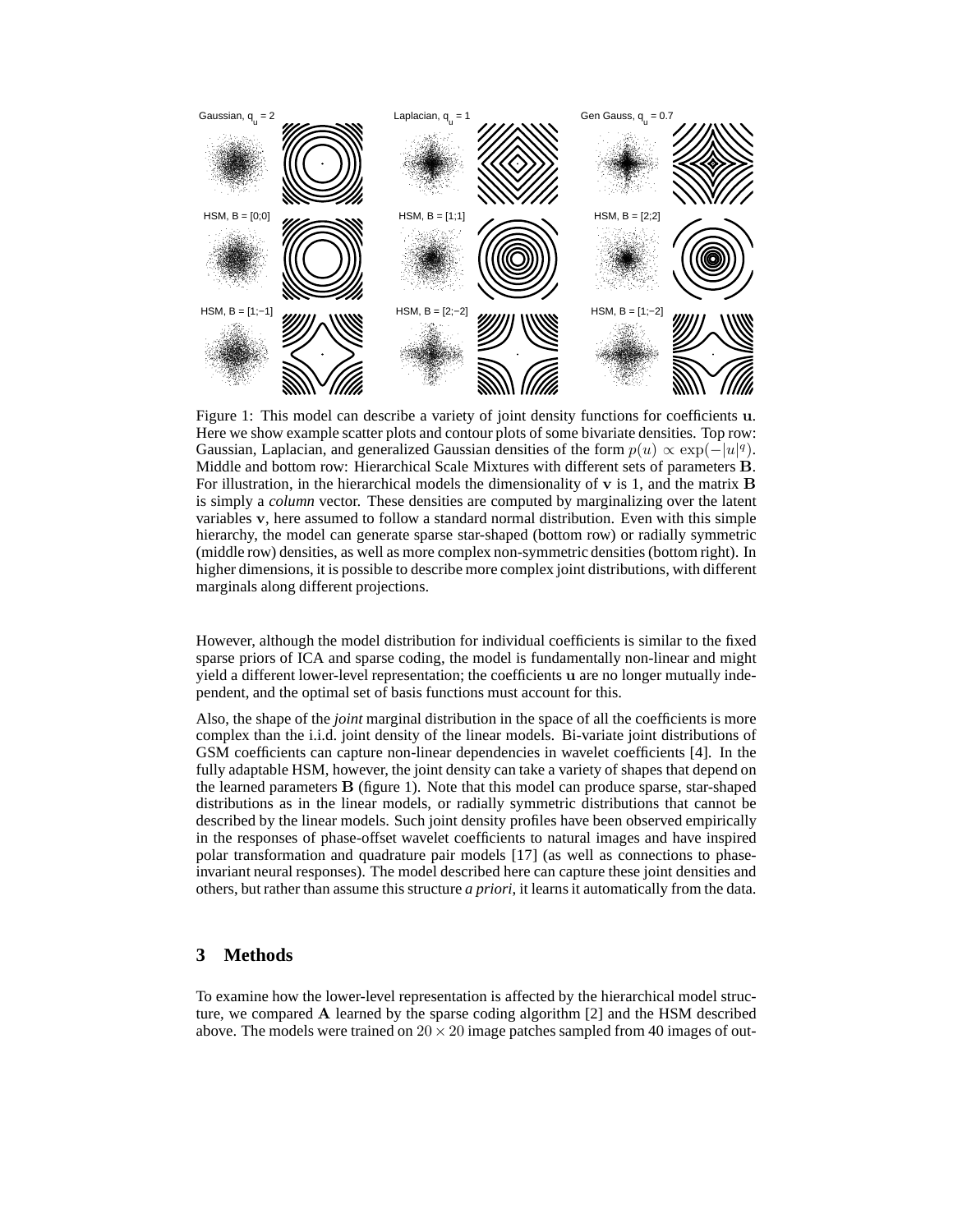door scenes in the Kyoto dataset [12]. We applied a low-pass radially symmetric filter to the full images to eliminate high corner frequencies (artifacts of the square sampling lattice), and removed the DC component from each image patch, but did no further pre-processing. All the results and analyses are reported in the original data space. Noise variance  $\sigma_{\epsilon}^2$  was set to 0.1, and the basis functions were initialized to small random values and adapted on stochastically sampled batches of 300 patches. We ran the algorithm for 10,000 iterations with a step size of 0.1 (tapered for the last 1,000 iterations, once model parameters were relatively unchanging).

The parameters of the hierarchical model were estimated in a similar fashion. Gradient descent on A and B was performed in parallel using MAP estimates  $\hat{u}$  and  $\hat{v}$ . The step size for adapting B was gradually increased from .0001 to .01, because emergence of the variance patterns requires some stabilization in the basis functions in A.

Because encoding in the sparse coding and in the hierarchical model is a non-linear process, it is not possible to compare the inverse of A to physiological data. Instead, we estimated the corresponding *filters* using reverse correlation to derive a linear approximation to a non-linear system, which is also a common method for characterizing V1 simple cells. We analyzed the resulting filters by fitting them with 2D Gabor functions, then examining the distribution of their frequencies, phase, and orientation parameters.

## **4 Results**

The shapes of basis functions and filters obtained with sparse coding have been previously analyzed and compared to neural receptive fields [10, 14]. However, some of the reported results were in the whitened space or obtained by training on filtered images. In the original space, sparse coding basis functions have very particular shapes: except for a few large, low frequency functions, all are localized, odd-symmetric, and span only a single period of the sinusoid (figure 2, top left). The estimated filters are similar but smaller (figure 2, bottom left), with peak spatial frequencies clustered at higher frequencies (figure 3).

In the hierarchical model, the learned representation is strikingly different (figure 2, right panels). Both the basis and the filters span a wider range of spatial scales, a result previously unobserved for models trained on non-preprocessed images, and one that is more consistent with physiological data  $[13, 14]$ . Also, the shapes of the basis functions are different  $\overline{\phantom{a}}$ they more closely resemble Gabor functions, although they tend to be less smooth than the sparse coding basis functions. Both SC- and HSM-derived filters are well fit with Gabor functions.

We also compared the distributions of spatial phases for filters obtained with sparse coding and the hierarchical model (figure 4). While sparse coding filters exhibit a strong tendency for odd-symmetric phase profiles, the hierarchical model results in a much more uniform distribution of spatial phases. Although some phase asymmetry has been observed in simple cell receptive fields, their phase properties tend to be much more uniform than sparse coding filters [14].

In the hierarchical model, the higher-order representation B is also adapted to the statistical structure of natural images. Although the choice of the prior density for v (e.g. sparse or Gaussian) can determine the type of structure captured in B, we discovered that it does not affect the nature of the lower-level representation. For the results reported here, we assumed a Gaussian prior on v. Thus, as in other multi-variate Gaussian models, the precise directions of B are not important; the learned vectors only serve to collectively describe the volume of the space. In this case, they capture the *principal components of the logvariances*. Because we were interested specifically in the lower-level representation, we did not analyze the matrix **B** in detail, though the principal components of this space seem to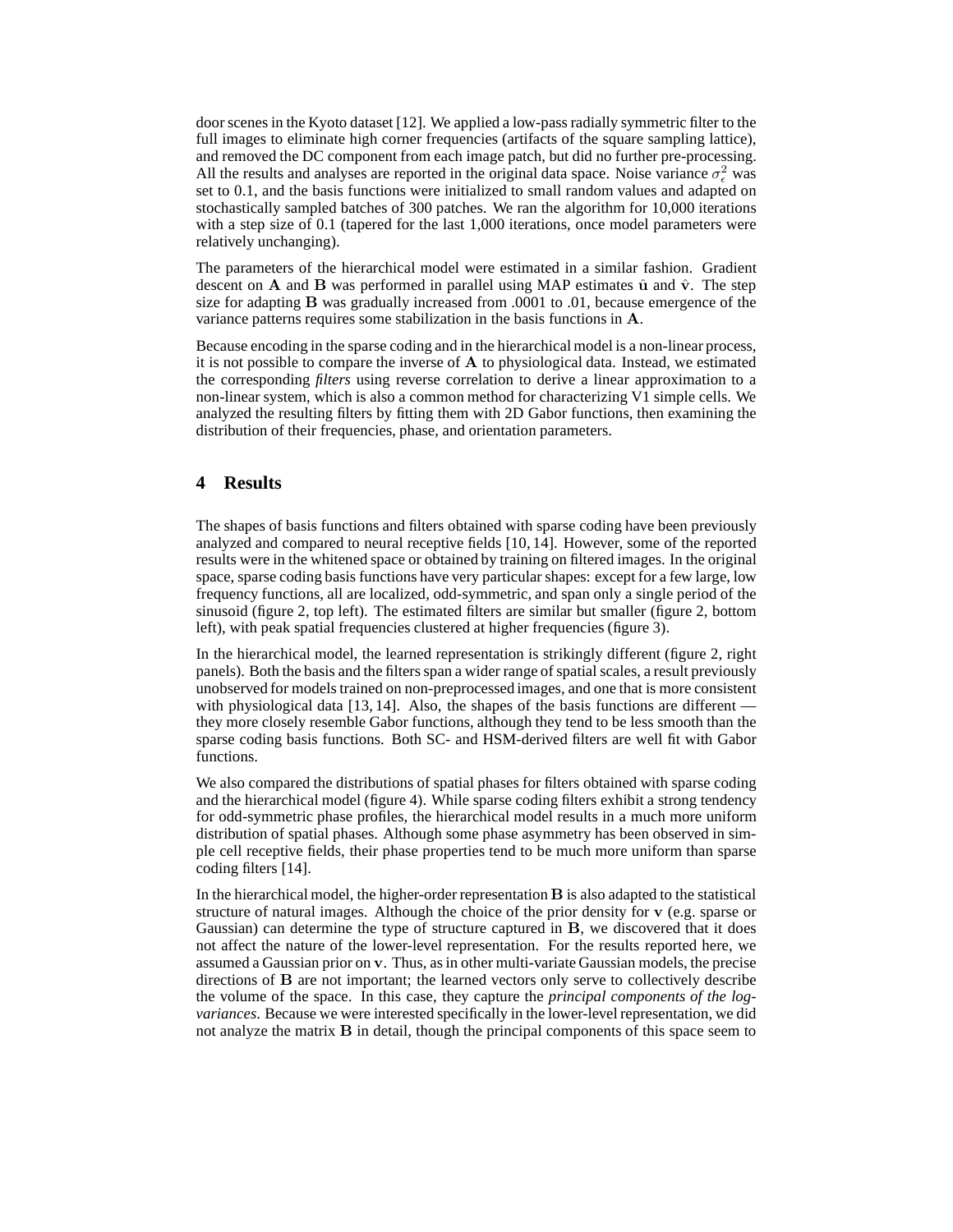

Figure 2: The lower-level representations learned by sparse coding (SC) and the hierarchical scale model (HSM). Shown are subsets of the learned basis functions and the estimates for the filters obtained with reverse correlation. These functions are displayed in the original image space.



Figure 3: Scatter plots of peak frequencies and orientations of the Gabor functions fitted to the estimated filters. The units on the radial scale are cycles/pixel and the solid line is the Nyquist limit. Although both SC and HSM filters exhibit predominantly high spatial frequencies, the hierarchical model yields a representation that tiles the spatial frequency space much more evenly.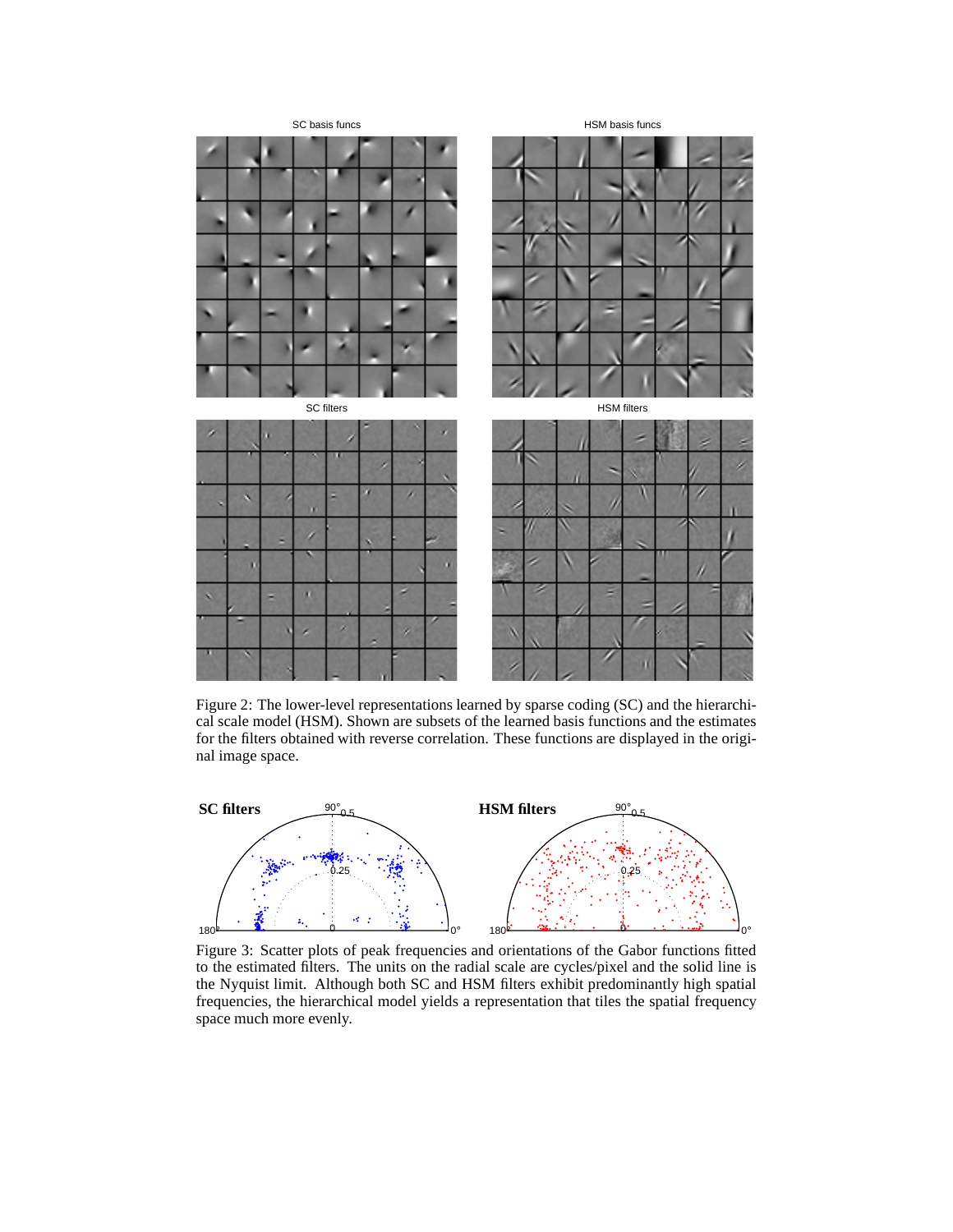

Figure 4: The distributions of phases and frequencies for Gabor functions fitted to sparse coding (SC) and hierarchical scale model (HSM) filters. The phase units specify the phase of the sinusoid in relation to the peak of the Gaussian envelope of the Gabor function; 0 is even-symmetric,  $\pi/2$  is odd-symmetric. The frequency axes are in cycles/pixel.

group co-localized lower-level basis functions and separately represent spatial contrast and oriented image structure. As reported previously [6,16], with a sparse prior on v, the model learns higher-order components that individually capture complex spatial, orientation, and scale regularities in image data.

## **5 Discussion**

We have demonstrated that adapting a general hierarchical model yields lower-level representations that are significantly different than those obtained using fixed priors and linear generative models. The resulting basis functions and filters are multi-scale and more consistent with several observed characteristics of neural receptive fields.

It is interesting that the learned representations are similar to the results obtained when ICA or sparse coding is applied to whitened images (i.e. with a flattened power spectrum). This might be explained by the fact that whitening "spheres" the input space, normalizing the scale of different directions in the space. The hierarchical model is performing a similar scaling operation through the inference of higher-order variables v that scale the priors on basis function coefficients u. Thus the model can rely on a generic "white" lower level representation, while employing an *adaptive* mechanism for normalizing the space, which accounts for non-stationary statistics on an image-by-image basis [6]. A related phenomenon in neural processing is gain control, which might be one specific type of a general adaptation process.

The flexibility of the hierarchical model allows us to learn a lower-level representation that is optimal in the context of the hierarchy. Thus, we expect the learned parameters to define a better statistical model for natural images than other approaches in which the lower-level representation or the higher-order dependencies are fixed in advance. For example, the flexible marginal distributions, illustrated in figure 1, should be able to capture a wider range of statistical structure in natural images. One way to quantify the benefit of an adapted lowerlevel representation is to apply the model to problems like image de-noising and filling-in missing pixels. Related models have achieved state-of-the-art performance [15, 18], and we are currently investigating whether the added flexibility of the model discussed here confers additional advantages.

Finally, although the results presented here are more consistent with the observed properties of neural receptive fields, several discrepancies remain. For example, our results, as well as those of other statistical models, fail to account for the prevalence of low spatial frequency receptive fields observed in V1. This could be a result of the specific choice of the distribution assumed by the model, although the described hierarchical framework makes few assumptions about the joint distribution of basis function coefficients. More likely, the non-stationary statistics of the natural scenes play a role in determining the properties of the learned representation. As suggested by previous results [10], different image data-sets